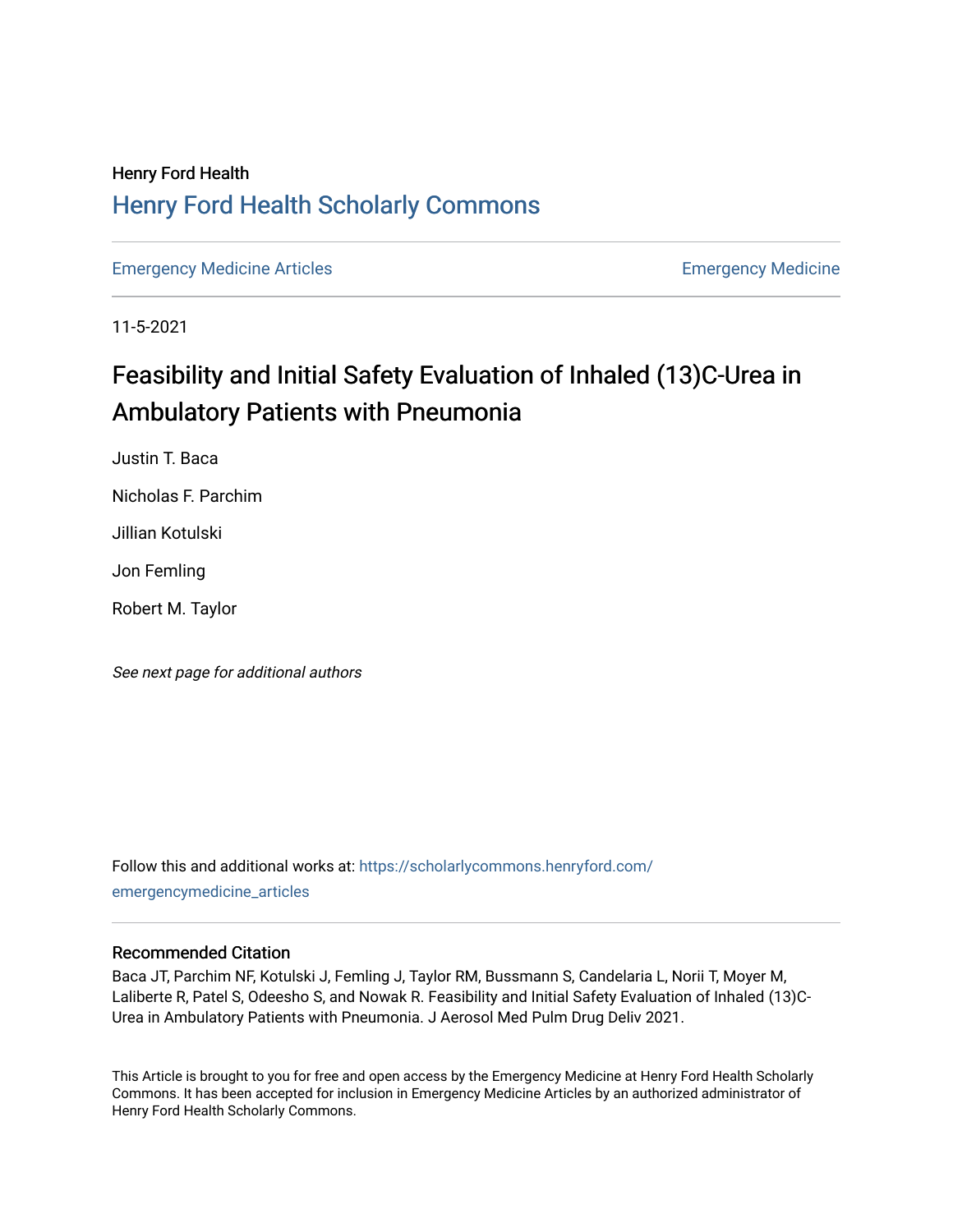### Authors

Justin T. Baca, Nicholas F. Parchim, Jillian Kotulski, Jon Femling, Robert M. Taylor, Silas Bussmann, Lionel Candelaria, Tatsuya Norii, Michele Moyer, Rena Laliberte, Shivali Patel, Samantha Odeesho, and Richard M. Nowak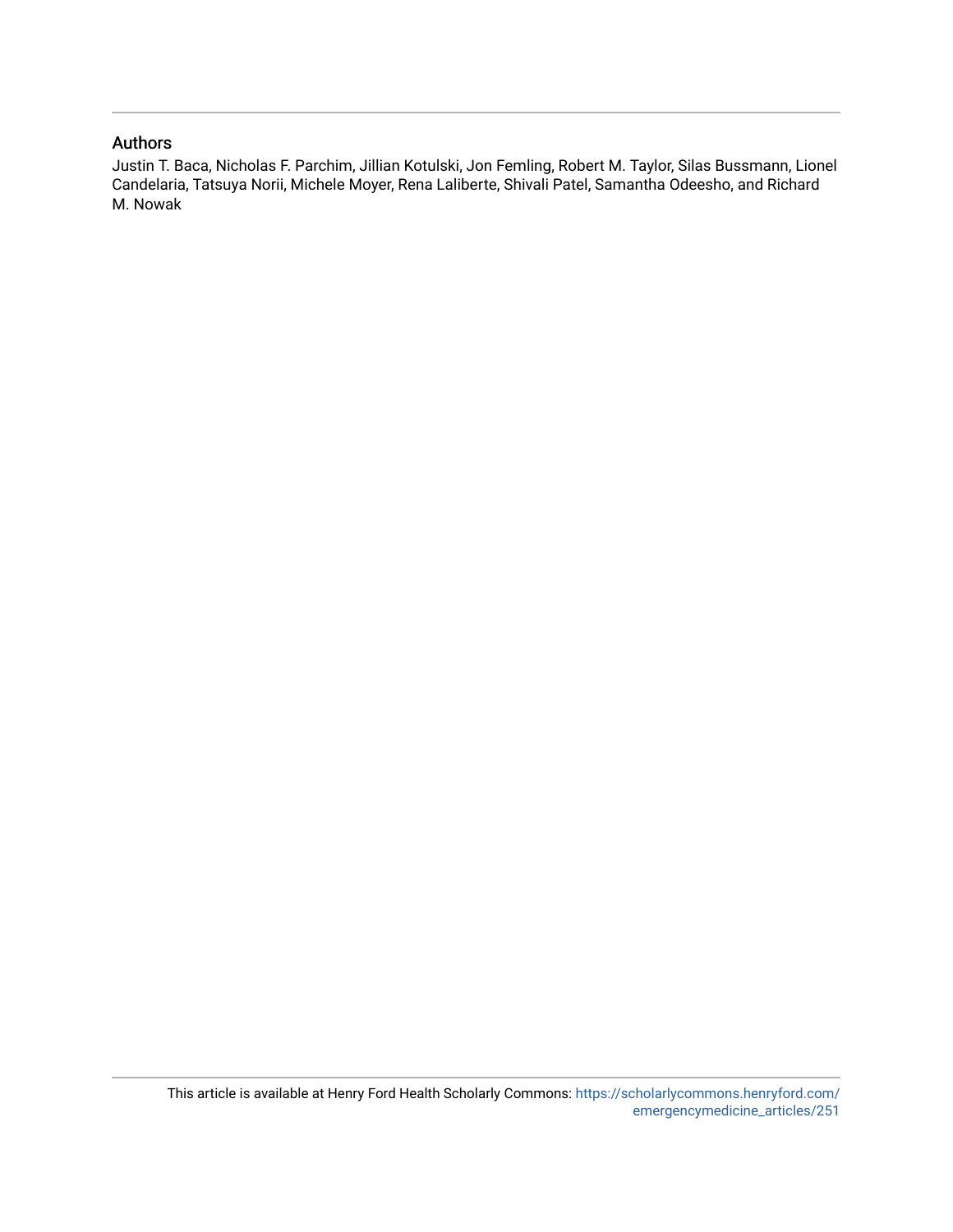## Feasibility and Initial Safety Evaluation of Inhaled <sup>13</sup>C-Urea in Ambulatory Patients with Pneumonia

Justin T. Baca, MD, PhD,<sup>1,\*,i</sup> Nicholas F. Parchim, MD, PhD,<sup>1</sup> Jillian Kotulski, BA,<sup>1</sup> Jon Femling, MD, PhD,<sup>1</sup> Robert M. Taylor, PhD,<sup>1</sup> Silas Bussmann, MPH, MBA,<sup>1</sup> Lionel Candelaria, BA,<sup>1</sup> Tatsuya Norii, MD,<sup>1</sup> Michele Moyer, MS,<sup>2</sup> Rena Laliberte, BAS,<sup>2</sup> Shivan Patel,  $BA_i^2$  Samantha Odeesho,  $BS_i^2$  and Richard Nowak,  $MD^2$ 

RAPID IDENTIFICATION OF RESPIRATORY PATHOGENS is<br>challenging, and point-of-care testing with rapid pathogen identification could improve antibiotic stewardship.<sup>(1)</sup> Earlier determination of urease-producing organisms, a virulent category of pathogens causing lower respiratory infections, may allow providers to rapidly tailor antibiotic coverage.

A breath test (BT) for urease activity was previously described for tuberculosis<sup>(2)</sup> and pseudomonas colonization in cystic fibrosis.<sup>(3)</sup> This involves administration of nebulized <sup>13</sup>C-urea, with increases in exhaled  ${}^{13}CO_2/{}^{12}CO_2$ indicating urea hydrolysis and presence of urease (Fig. 1A). It is unknown whether this approach is feasible in patients with active infection, and the safety of nebulized urea in lower respiratory infection is incompletely characterized.

Subjects presenting to the emergency department (ED) with community-acquired pneumonia, as identified by chest X-ray (CXR) and clinical criteria, and planned for outpatient treatment were approached for participation (Fig. 1B). Subjects received  $50 \text{ mg}$  nebulized  $^{13}$ C-urea dissolved in 3 mL sterile water through an Aerogen Aeroneb Solo nebulizer within 6 hours of antibiotic initiation. We collected breath samples before nebulization and at 2-minute intervals after. Metabolic Solutions (CLIA ID #30D0970292) performed BT analysis. We recorded change in  ${}^{13}CO_2 / {}^{12}CO_2$ ratio (delta over baseline or  $\Delta$ OB, in units of  $\%$ ) between pre- and postnebulization samples (Fig. 1C, D). We recorded adverse events (AEs) from enrolment until telephone follow-up at 48–96 hours postnebulization. The Human Research Review Committee of the University of New Mexico Health Sciences Center approved the study (HRRC #16–327) on February 3, 2017, and all subjects provided

written consent to participate. Protocol is registered at ClinicalTrials.gov as NCT03100760.

Fifteen subjects, with strong clinical evidence of lower respiratory infection but judged clinically stable for outpatient treatment, completed the study. Subjects were directly observed for at least 20 minutes postnebulization and received standard treatment for pneumonia. Observations were reviewed by the safety monitoring committee.

Three subjects experienced brief coughing, which resolved spontaneously, did not require treatment, and was temporally associated with urea administration. Coughing resolved with a brief interruption of nebulization. There was a single episode of nausea, which was mild and self-limited. One episode of syncope occurred 24 hours after nebulization. The subject had a history of syncope from which the underlying factors remain unclear. Investigators and safety monitor determined these episodes of nausea and syncope to be unrelated to urea administration.

Figure 1C shows <sup>13</sup>CO<sub>2</sub>  $\triangle$ OB for all subjects at 2, 4, and 6 minutes. Subjects are listed in chronological order of enrollment. Subjects 3 and 14 (Fig. 1D) had increased signals and notable clinical indicators of disease. Subject 3 demonstrated bilateral pneumonia on CXR, whereas subject 14 demonstrated infiltrate on CXR with elevated procalcitonin, a marker of possible bacterial infection. Collection of sputum was not mandated in these subjects, planned for outpatient treatment, and no culture results were available.

We believe this to be the largest cohort to date of feasibility and initial safety data for subjects exposed to inhaled isotonic 13C-urea during acute lower respiratory infection. This establishes initial logistics of  $^{13}$ C-urea BT administration in ambulatory patients presenting to an ED, and who were treated as outpatients for CAP.

<sup>1</sup>Department of Emergency Medicine, The University of New Mexico Health Sciences Center, Albuquerque, New Mexico, USA. 2 Department of Emergency Medicine, Henry Ford Health System, Detroit, Michigan, USA.

i ORCID ID (<https://orcid.org/0000-0002-9335-5200>).

ª Justin T. Baca, et al., 2021. Published by Mary Ann Liebert, Inc. This Open Access article is distributed under the terms of the Creative Commons License [CC-BY] ([http://creativecommons.org/licenses/by/4.0\)](http://creativecommons.org/licenses/by/4.0), which permits unrestricted use, distribution, and reproduction in any medium, provided the original work is properly cited.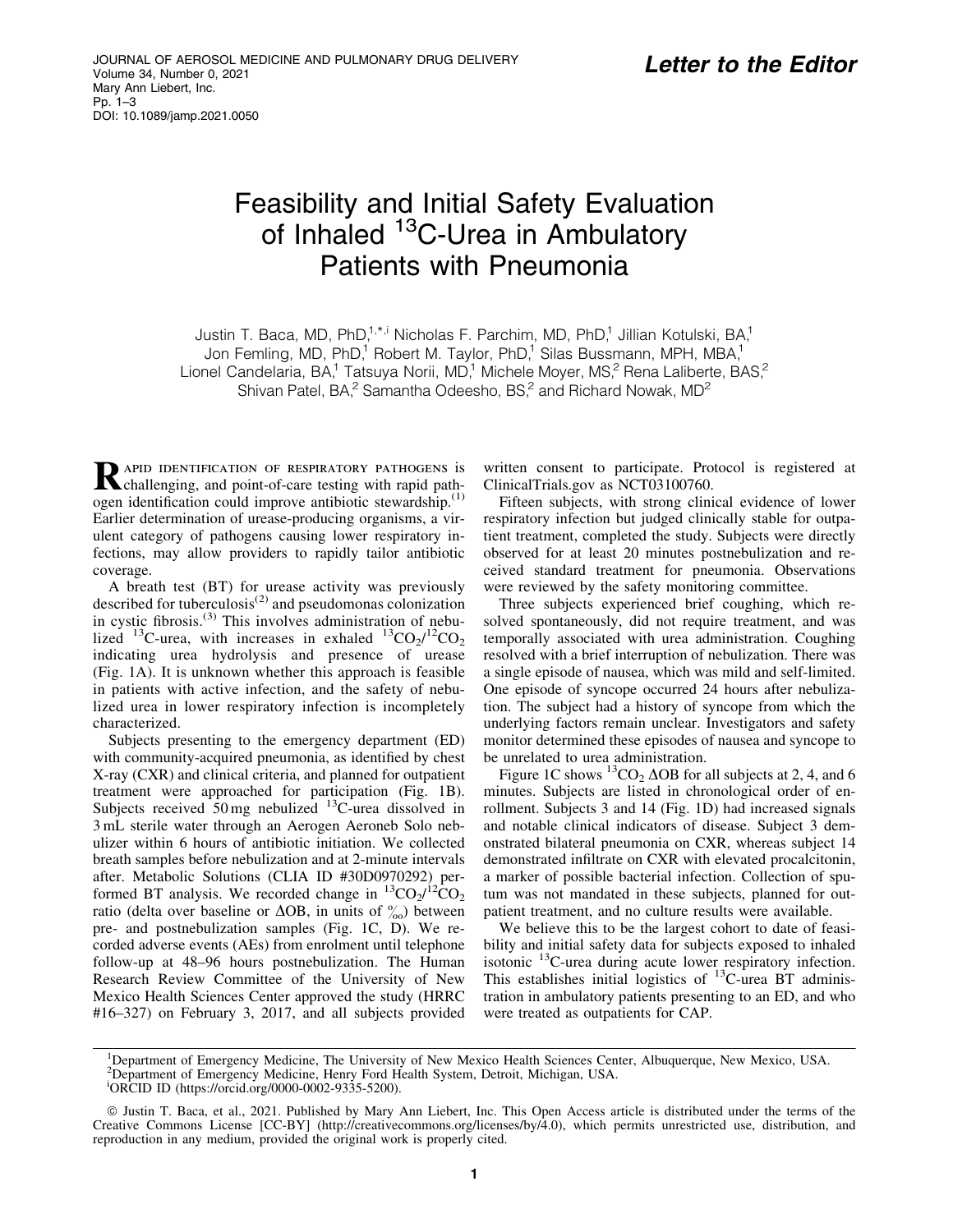

**FIG. 1.** (A) Principle of nebulized urea breath testing; (B) study overview; (C) breath testing results include  $\Delta$ OB  $^{13}$ CO<sub>2</sub> of post-treatment samples at  $\sim$  2 (red), 4 (blue), and 6 (green) minutes collected by direct exhalation. (D) Time course for two subjects with the highest  $\Delta$ OB signal. Fifteen subjects with pneumonia symptomatology and planned for outpatient treatment completed the study. Included subjects were 18–70 years old, capable of providing the BT, and able to understand, agree, and voluntarily consent to participation in the study. In addition, included subjects had no suspected signs or symptoms of bacterial pneumonia, were expected to be treated and then discharged OR a definitive decision to admit had not been made at time of consent, and the subject met all the following criteria: pulse <125 beats per minute, systolic blood pressure  $\geq$ 100 mmHg, respiratory rate  $\leq$ 24 breaths per minute, and temperature  $>$ 35°C and <40°C. Subjects expected to be placed in an ED observation unit were eligible if all the vital sign criteria had been met. Exclusion criteria included a known allergy to urea or any excipient in the nebulized solution, pregnancy or a positive urine pregnancy test result, evidence of active oral infection, known diagnosis of cystic fibrosis or bronchiectasis, known or suspected acute asthma exacerbation upon ED presentation, had received treatment with oral or IV antibiotics in the preceding 48 hours before screening, unless antibiotic failure was suspected OR had received treatment with oral or IV antibiotics >6 hours before BT, or an acute illness or other condition that, as determined by the investigator, would preclude participation in the study. BT, breath test; ED, emergency department; IV, intravenous. Color images are available online.

#### Acknowledgments

We thank Lucie Jelinkova, Jairo Ulloa, Anne Scripsick, Nguyen Pham, Jet Murphy, Yolanda Moye, Dr. Mark Schuyler, and Dr. Joseph Miller for their support with study implementation.

## Author Disclosure Statement

The authors declare they have no financial conflicts of interest. The funders had no role in the design of the study: in the collection, analyses, or interpretation of data, in the writing of the article, or in the decision to publish the results. Authors are aware that funders are further developing a point-of-care test based on this principle.

#### Funding Information

The authors received grant funding from Avisa Pharma. J.T.B. received support from the University of New Mexico Clinical and Translational Science Center through NIH grant KL2TR001448.